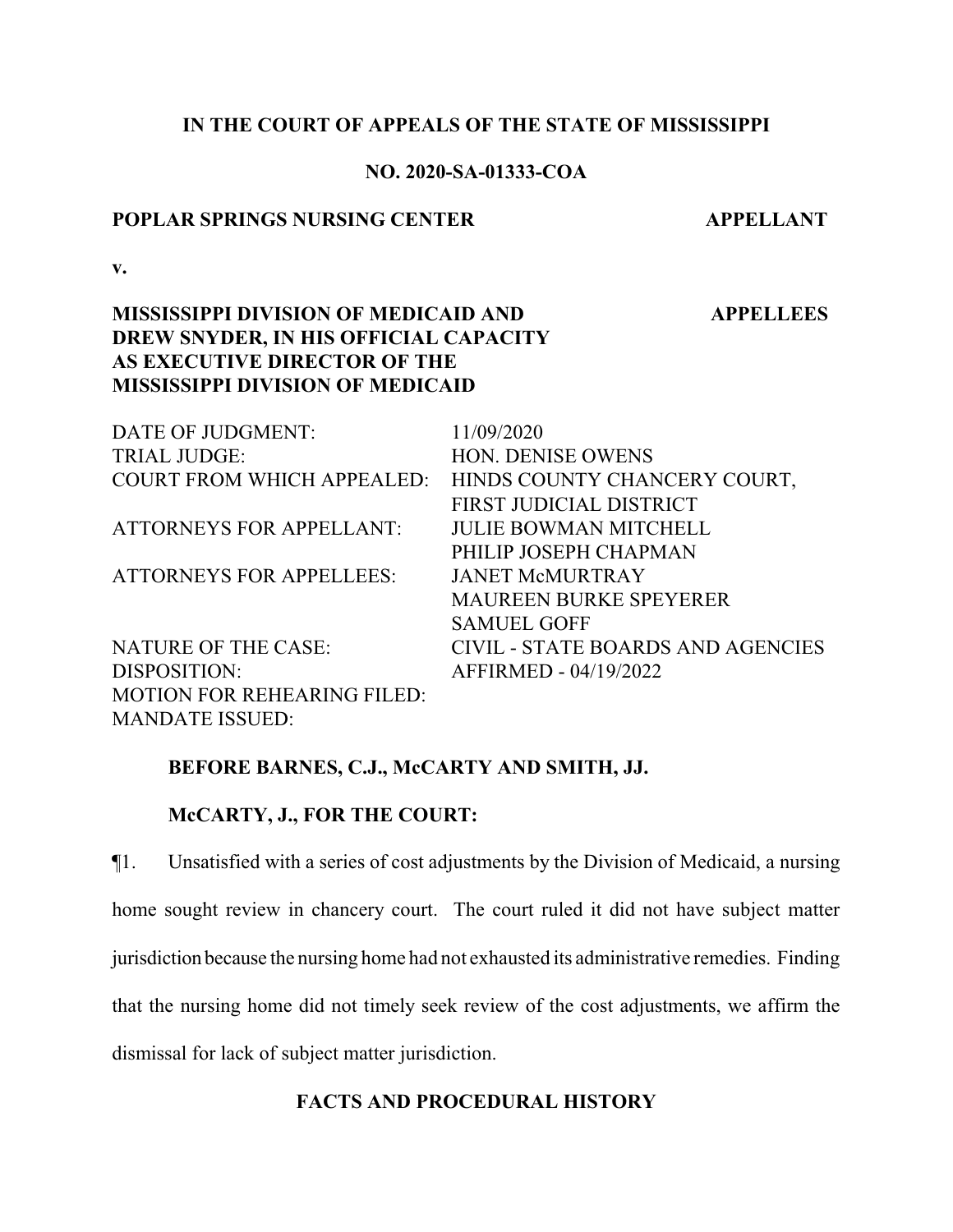¶2. Poplar Springs Nursing Center is the current operator of a nursing facility located in Meridian, Mississippi. The nursing home began operating in this capacity after a change of ownership in 2005.

¶3. The Division of Medicaid requires that all nursing facilities file annual cost reports that represent all expenses by each facility. The Division of Medicaid uses this cost report to establish a per diem rate that is paid to each facility for Medicaid-eligible residents cared for in the facility.

¶4. Poplar Springs was a new provider in 2005, so it had no previous history of cost reports. As a result, the state plan in effect in 2005 stated that Poplar Springs was granted the maximum-allowed per diemrate until the change-of-ownership cost report was submitted and rates were calculated. This per diem rate sets the rate retroactively after the actual cost is determined. The first change-of-ownership cost report covered August through October of 2005.

¶5. In December 2006, the Division of Medicaid conducted a "desk review"<sup>1</sup> of the change-of-ownership cost report. Poplar Springs did not object to the findings of the desk review. Three years later, the agency retained an independent auditor to conduct an audit of

<sup>&</sup>lt;sup>1</sup> The Administrative Code governing the Mississippi Division of Medicaid Rule 1.3(E) explains that "[p]eriodically the Division of Medicaid staff may conduct desk reviews of Administrative Claiming services," and "[t]hese desk reviews include, but are not limited to, the analysis of required documentation and various reports." 23 Miss. Admin. Code Pt. 301, R. 1.3(E) (2012). These desk reviews do not include face-to-face interviews, unlike onsite visits.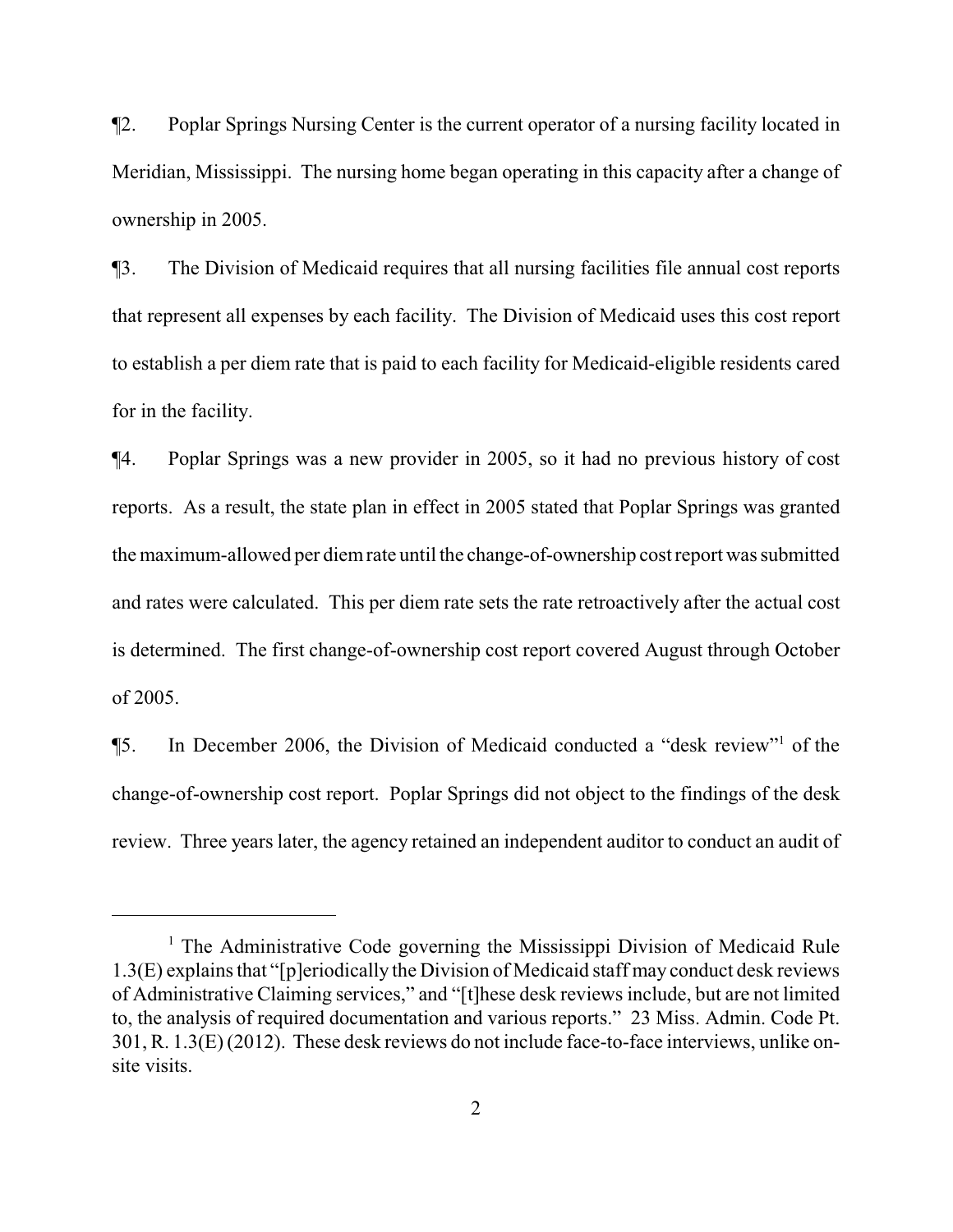the change-of-ownership cost report. This audit resulted in new proposed cost adjustments. Poplar Springs retained a certified public accountant to respond to the proposed adjustments. The independent auditor sent a letter to Poplar Springs' accountant in 2009, stating that Poplar Springs "will receive a copy of the final report from the MDOM with instructions on how to proceed should you wish to pursue these issues further."

## *The 2009 Findings*

¶6. The Division issued its first decision in June 2009. A letter detailing the findings was sent to Poplar Springs, via its CPA, by certified mail. The letter informed the nursing facility of its right to request an appeal within thirty days of receiving notice of the adjustments and informed Poplar Springs that the audit would be final in thirty days absent an appeal. The nursing home did not seek an administrative appeal of this June 2009 letter.

## *The 2011 Findings*

¶7. The Division issued its second series of findings in March 2011, and contained certain rate adjustments for Poplar Springs relating to an amended audit. The 2011 letter again explained how the nursing facility would have thirty days to request an appeal of the adjustments. Critically, the 2011 letter also explained how the adjustments made in 2009 were now final:

In accordance with Medicaid policy, **you have thirty (30) days from your receipt of this letter to appeal these changes**. **In regards to the other adjustments that were not revised, your thirty (30) day period to appeal has expired.** If we have not received a response from you within (30) days of receipt, **the Division of Medicaid will deem the audit findings final** and proceed to adjust the facility'sreimbursement rates as appropriate. Anyrequest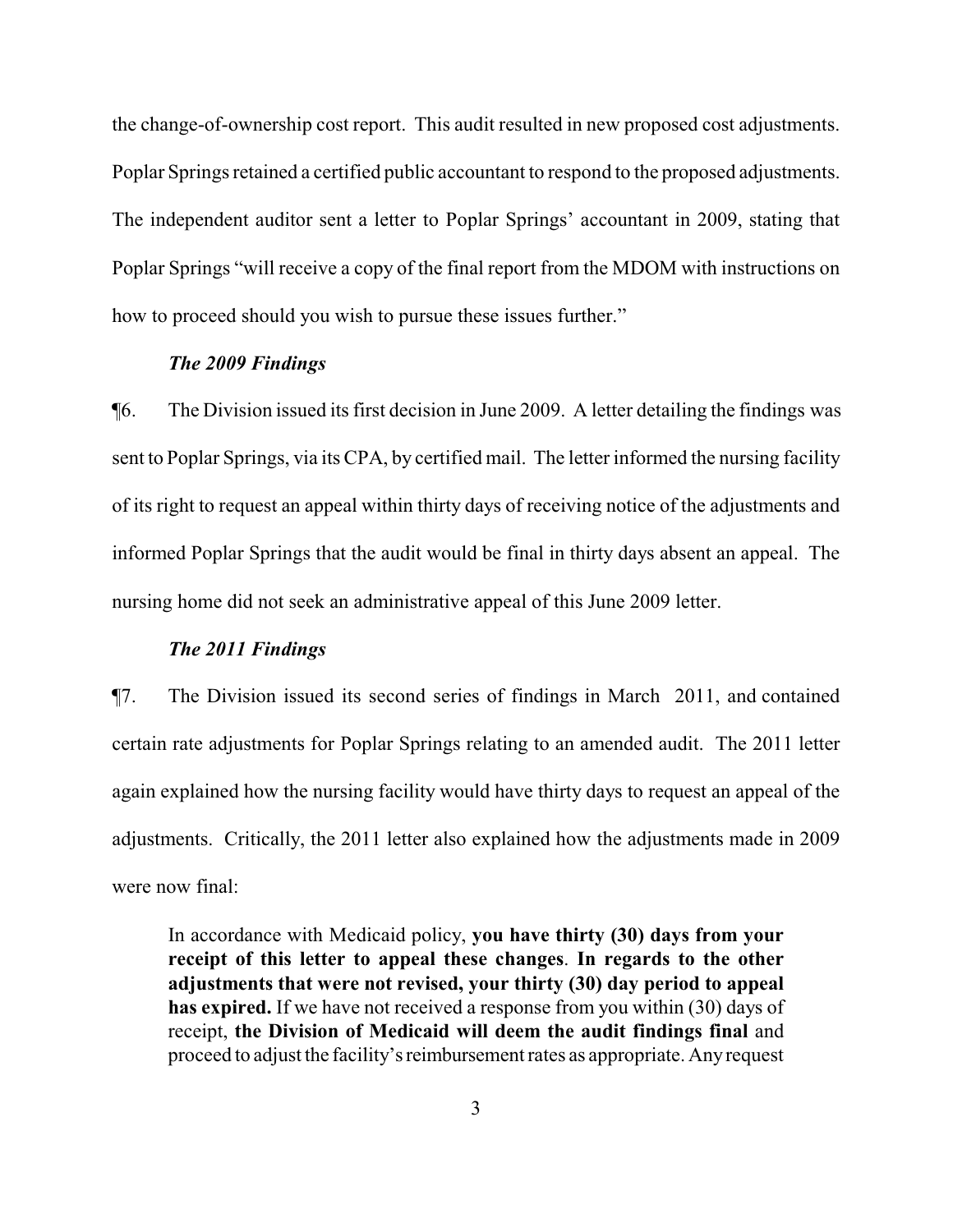for a hearing must be made in accordance with Medicaid Policy Section 7.06. (Emphasis added).

¶8. Poplar Springs took no action afterreceiving this letter and did not seek administrative review of the findings. As a result, the cost adjustments became final and were then used to calculate the new per diem rate for the nursing facility.

## *The 2013 Findings*

¶9. The Division issued its third decision in March 2013. The 2013 decision involved onlyrate calculations based on the previouslyuncontested rate adjustments based on the 2009 and 2011 decisions. The 2013 rate calculations letter revealed the Division had overpaid the nursing center in the amount of \$996,000. The nearly one-million-dollar amount was subject to recoupment by the Division of Medicaid.

¶10. Only then did Poplar Springs jump into action. In April 2013, the nursing home timely filed an appeal and requested a hearing regarding the rate adjustments from the March 2013 Medicaid decision. However, Poplar Springs used this opportunity to attempt to include a review of the 2009 and 2011 rate adjustments and their underlying cost adjustments.

¶11. The Division of Medicaid denied Polar Springs' requests on administrative appeal of the rate adjustments from June 2009 to March 2011, finding them time-barred. However, it *did* allow the nursing home to pursue an administrative appeal of the March 2013 rate calculations.

4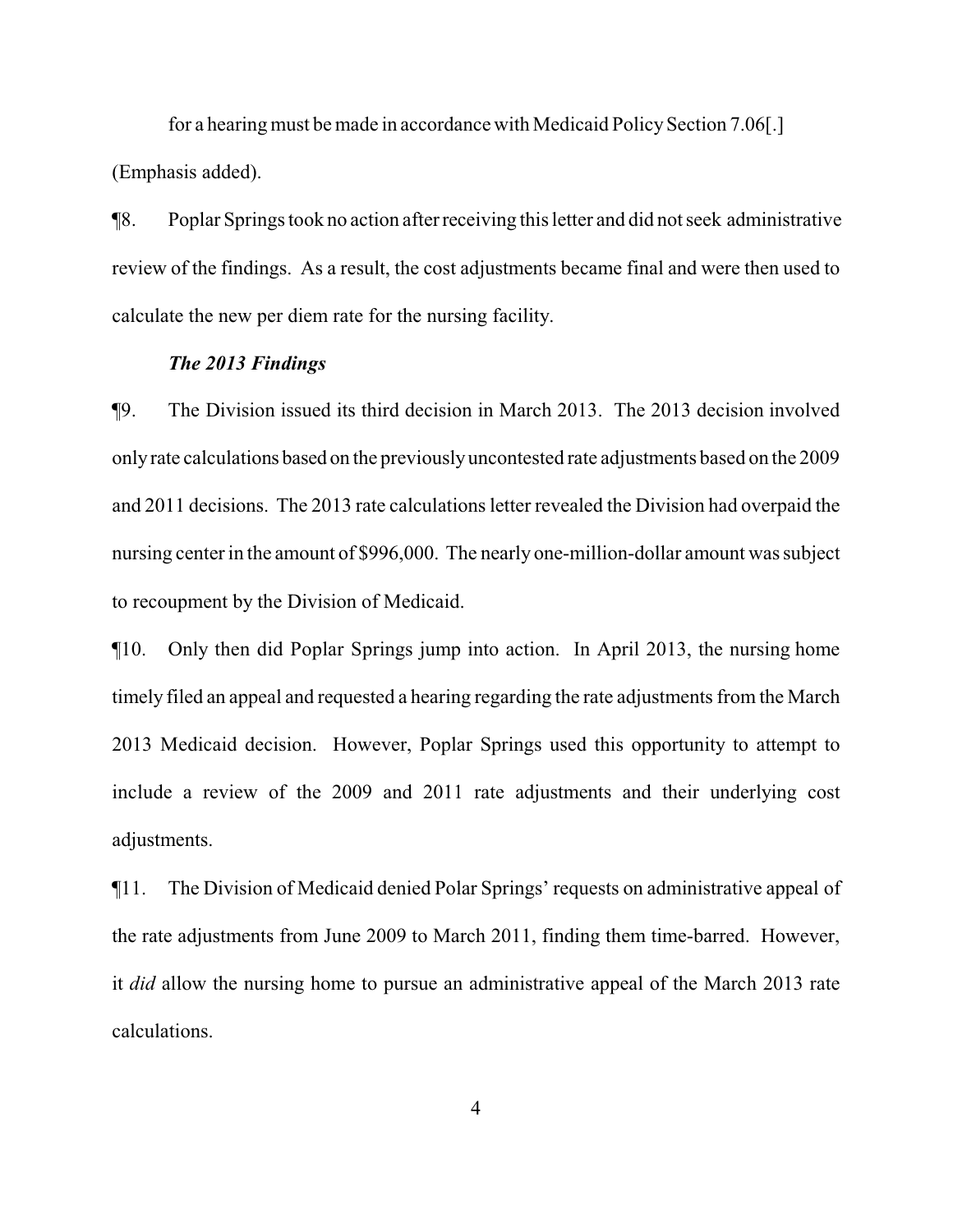¶12. The nursing center alleged there was no final determination made by the Division regarding the rate adjustments in 2009 and 2011 until the 2013 letter, which Poplar Springs argued finalized the cost adjustments. The agency declined to review the 2009 and 2011 adjustments. Unsatisfied with going forward with only an administrative hearing relating to the 2013 rate calculations, Polar Springs requested that the Division stay the administrative hearing while it sought review from the chancery court as to whether it could contest the 2009 and 2011 adjustments. The agency consented to this process and agreed to a stay.

¶13. Once in chancery court, the Division of Medicaid sought to dismiss for lack of subject matter jurisdiction. The Division of Medicaid argued that the nursing center failed to exhaust its available administrative remedies by failing to timely appeal the 2009 and 2011 cost adjustments, so the chancery court lacked subject matter jurisdiction.

¶14. The chancery court conducted a hearing. To some extent, Poplar Springs protested that it had not received the 2009 letter, although this argument was not supported by the testimony of a witness or an affidavit. Regardless, when questioned by the chancery court, the nursing home did admit to receiving the 2011 letter, which clearly notified it of the 2009 changes:

| [THE COURT]: | But you-all, I mean you got the second one, so you knew<br>about the [2009] decision.                                                                                                                                                                                                           |
|--------------|-------------------------------------------------------------------------------------------------------------------------------------------------------------------------------------------------------------------------------------------------------------------------------------------------|
| [COUNSEL]:   | We did, but that - - well, at that point, we would have<br><i>learned about it, yes, but we didn't know what those</i><br>adjustments were other than the amended adjustments in<br>that new audit report. There was never - - they were<br>never provided an opportunity to appeal even though |

5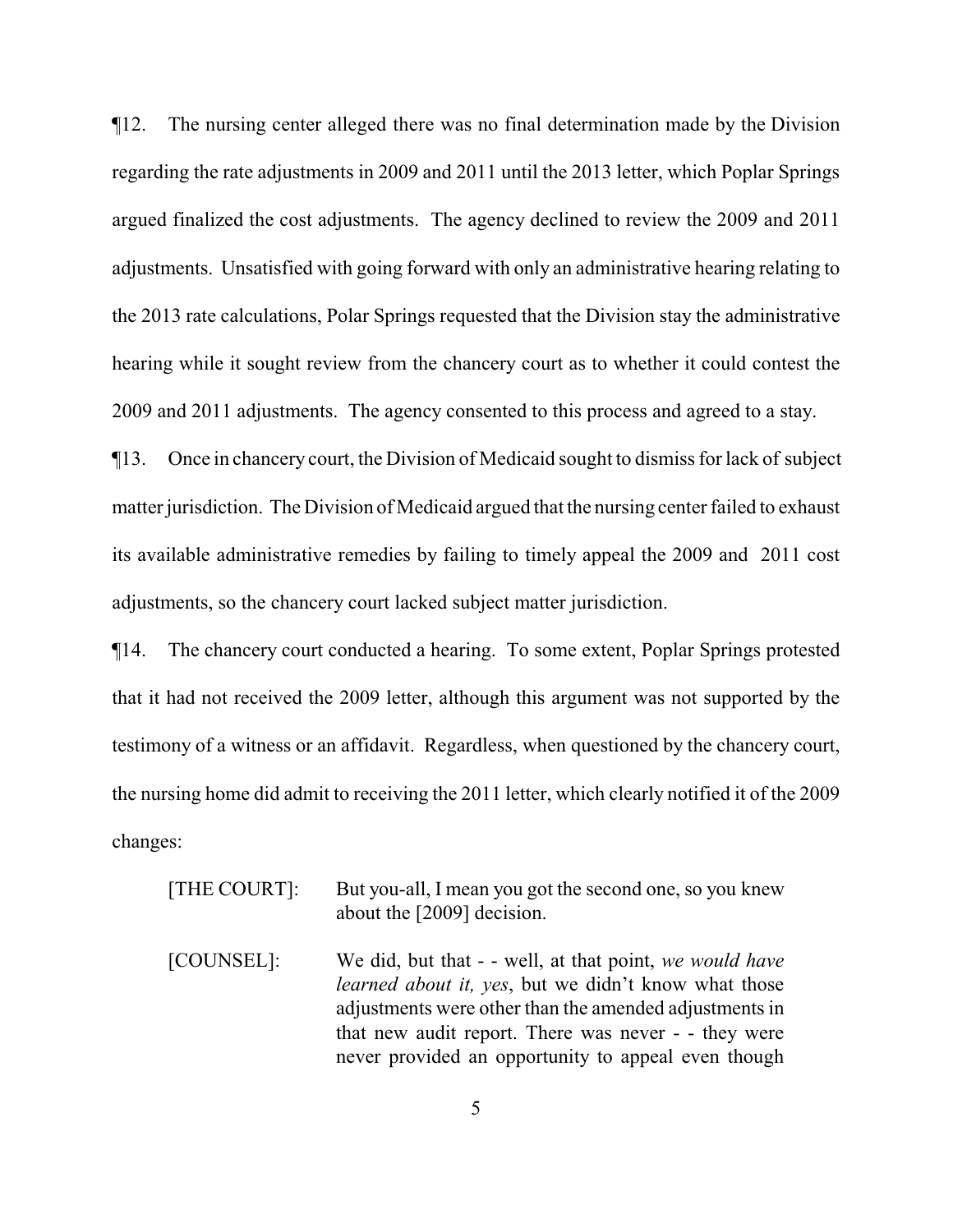they got it, Your Honor. That letter stated the old adjustments of these three new ones are unappealable at this time.

(Emphasis added). Poplar Springs further conceded it took no action in 2011.

¶15. The chancery court granted the Division's motion to dismiss, holding that Poplar Springs had failed to seek an administrative review in either 2009 or 2011. This failure to exhaust administrative remedies required the chancery court to dismiss the case for lack of subject matter jurisdiction.

#### **STANDARD OF REVIEW**

¶16. "In reviewing appeals taken from chancery court rulings, we apply a limited standard of review in that the factual findings of the chancery court, if supported by substantial evidence, will not be disturbed unless the chancery court abused its discretion, applied an erroneous legal standard, or its findings are manifestly wrong or clearly erroneous." *Rucker v. Miss. Dep't of Revenue*, 281 So. 3d 253, 254 (¶6) (Miss. Ct. App. 2019). "However, questions of law receive a de novo review." *Id*.

#### **DISCUSSION**

¶17. Poplar Springs claims two errors on appeal. The first focuses on whether the Division of Medicaid deprived it of due process by the denial of the request for an administrative hearing on the 2009 and 2011 cost adjustments. Second, the nursing home claims the denial of its request to appeal the 2009 and 2011 letters was "contrary to the law, arbitrary, capricious, and against the substantial weight of the evidence."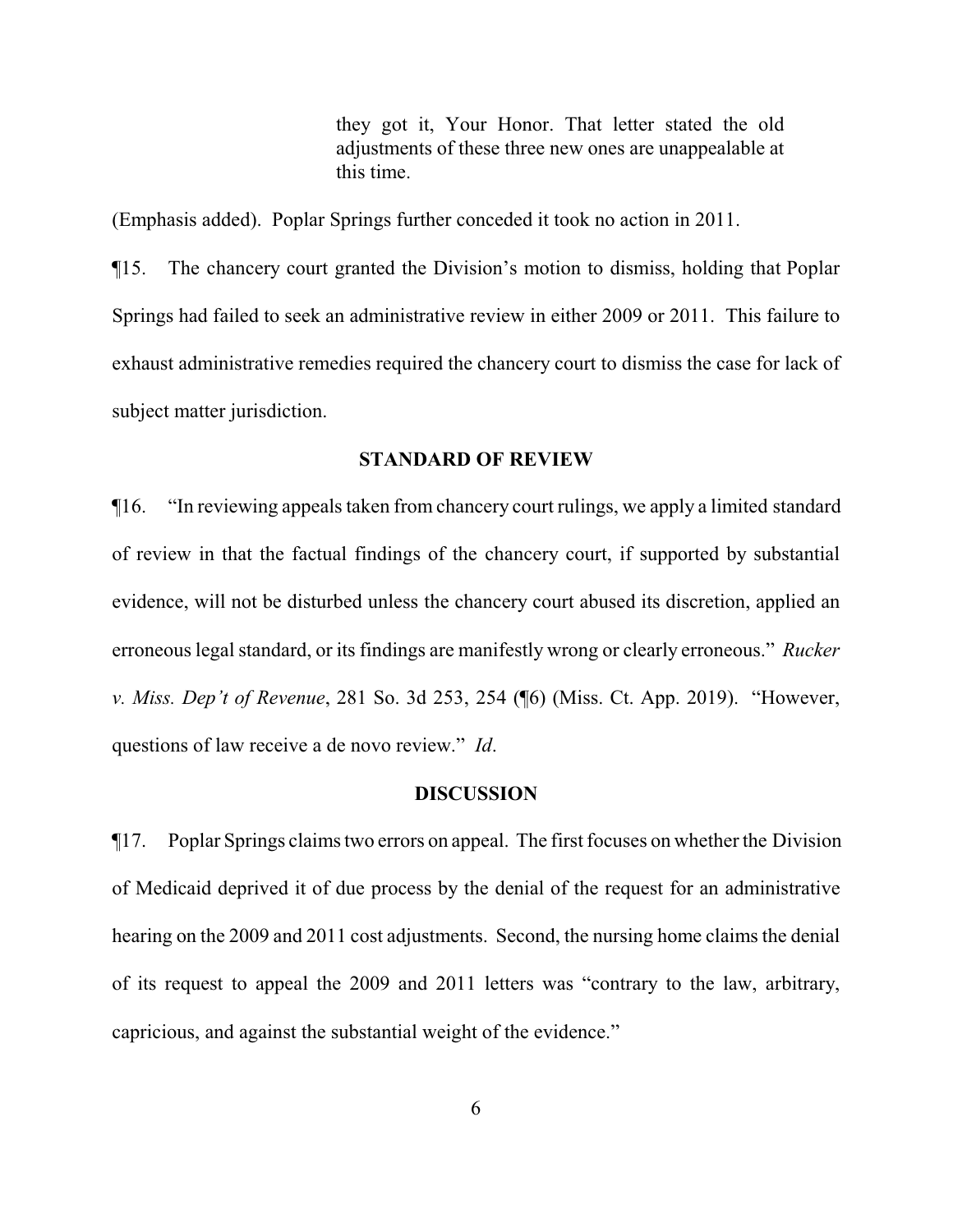¶18. The chancery court did not reach the merits of those alleged errors, as it ruled that it did not have subject matter jurisdiction. "As a threshold inquiry, subject matter jurisdiction must be determined before the court has authority to decide whether plaintiff has stated a claim upon which relief may be granted." *Luckett v. Miss. Wood Inc.*, 481 So. 2d 288, 290 (Miss. 1985). "When a plaintiff's allegations of jurisdiction are questioned, the plaintiff bears the burden to prove jurisdiction by a preponderance of the evidence." *Schmidt v. Cath. Diocese of Biloxi*, 18 So. 3d 814, 822 (¶14) (Miss. 2009).

¶19. The Division of Medicaid has established administrative remedies that must be followed by providers who participate in the Medicaid program. Section 7.06 of the Provider Policy Manual providing for administrative hearings states in pertinent part:

[A]dministrative hearings shall be available to providers of services participating in Mississippi Medicaid. These hearings are for providers who are dissatisfied with final administrative decisions of DOM relating to disallowances . . . or matters relating to payment rates or reimbursement if not previously considered by DOM under Public Notice or Public Hearing Procedures.

Additionally, section 7.06 of the Provider Policy Manual provides that "[w]ithin thirty (30) calendar days after a final administrative decision has been made, the provider may request a formal hearing." The Policy Manual further states that "[u]nless DOM receives a timely and proper request for a hearing from the provider, the final administrative decision rendered by the DOM shall not be subject to review."

¶20. Therefore, pursuant to these administrative regulations, a provider must notify the Division of Medicaid within thirty days of issuance of a final administrative decision that it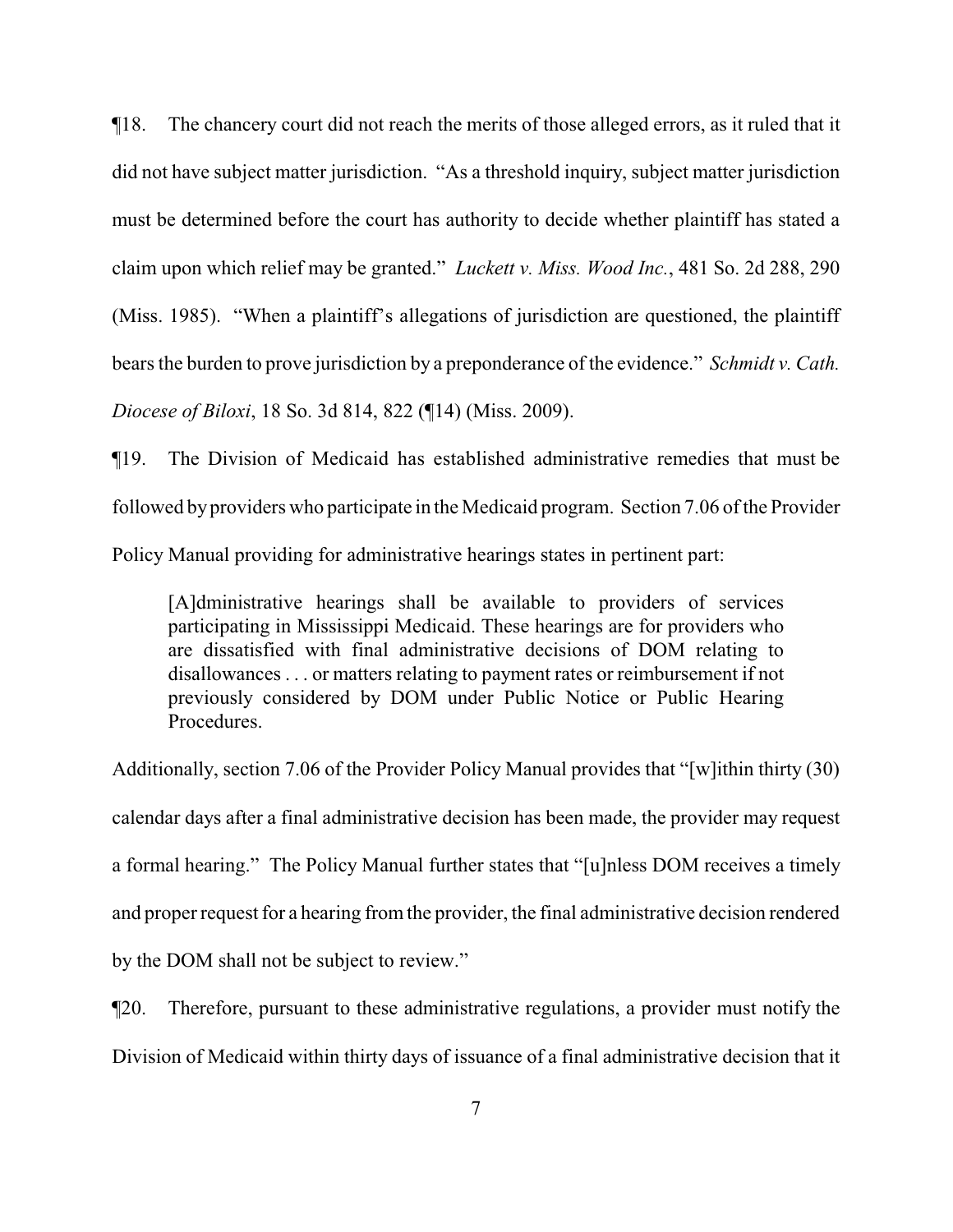seeks an administrative review of a decision by the Division of Medicaid. The Policy Manual goes on to state that if a timely request is received, an administrative hearing will be conducted before an administrative law judge. Once the administrative hearing process has concluded and a final decision on the issue has been entered, a provider may then file an appeal in the chancery court. An appeal can be made to the chancery court only after a final decision has been made by the Executive Director regarding the matter.

¶21. In a recent decision by this Court, we held that the failure to exhaust administrative remedies by seeking a timely appeal will result in a lack of subject matter jurisdiction. *Rucker*, 281 So. 3d at 255 (¶12). In *Rucker*, a taxpayer sought judicial review from the chancery court of a board of review's denial of his request for a hearing to challenge a tax assessment. *Id*. at 254 (¶¶2-3). The taxpayer's appeal was denied by the board of review as being untimely. *Id*. at (¶3). Like the Division of Medicaid did in this case, the Department of Revenue argued the petitioner "did not properly exhaust the administrative appeal process and that therefore the chancery court did not have the jurisdiction to properly hear his claim." *Id*.

¶22. This Court agreed, finding that the taxpayer should have appealed to the Board of Review first and then to the Board of Tax Appeals. *Id*. at 255-56 (¶12). Since he did not, the decision was not subject to review since "[i]t is well settled that a complainant must exhaust the administrative remedies available to him before resorting to the courts for resolution of his dispute." *Id*. at 255 (¶12) (internal quotation mark omitted) (quoting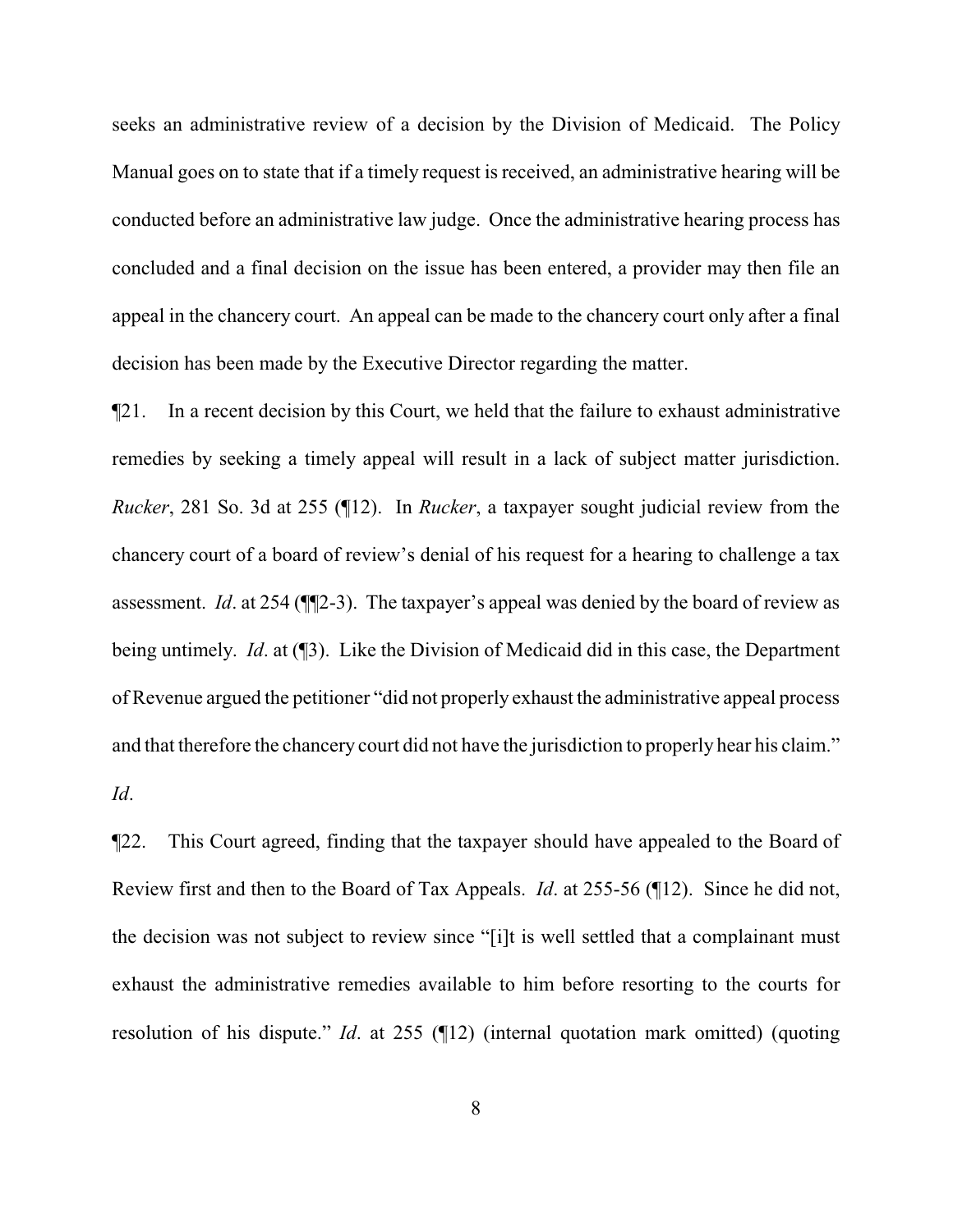*Fillingame v. Miss. State Fire Acad.*, 217 So. 3d 686, 688 (¶13) (Miss. Ct. App. 2016)). As a result, this Court held that "the chancery court correctly found that it lacked subject-matter jurisdiction[.]" *Id*.; *see Fillingame*, 217 So. 3d at 687 (¶2) (holding that the circuit court correctly found it lacked subject matter jurisdiction where a firefighter trainee did not exhaust his administrative remedies before seeking relief from the circuit court); *see also Alford v. Miss. Div. of Medicaid*, 30 So. 3d 1212, 1222 (¶32) (Miss. 2010) (finding that when a wife did not exhaust administrative remedies, the chancery court did not have jurisdiction to increase certain disability benefits).

¶23. Here, the nursing facility did not follow the administrative procedure for a decision by the Division to be reviewed in the chancery court. It has been long established that "[w]here an administrative agency regulates certain activity, an aggrieved party must first seek relief from the administrative agency before seeking relief from the trial courts." *Chevron U.S.A. Inc. v. Smith*, 844 So. 2d 1145, 1148 (¶11) (Miss. 2002). Poplar Springs conceded in briefing and before the chancery court to receiving the 2011 letter. The 2011 letter expressly built upon the conclusion of the 2009 letter, stating that "[i]n regards to the *other adjustments* that were not revised, your thirty (30) day period to appeal has expired." (Emphasis added). These "other adjustments" referenced in the 2011 letter then explicitly refer to the 2009 letter.<sup>2</sup> As such, the time for Poplar Springs to have objected to this report

<sup>&</sup>lt;sup>2</sup> While the nursing home does briefly mention in its principal brief that it never received the 2009 letter, only in its reply brief does Poplar Springs expressly detail an argument of why it might not have received the 2009 letter. "This Court does not consider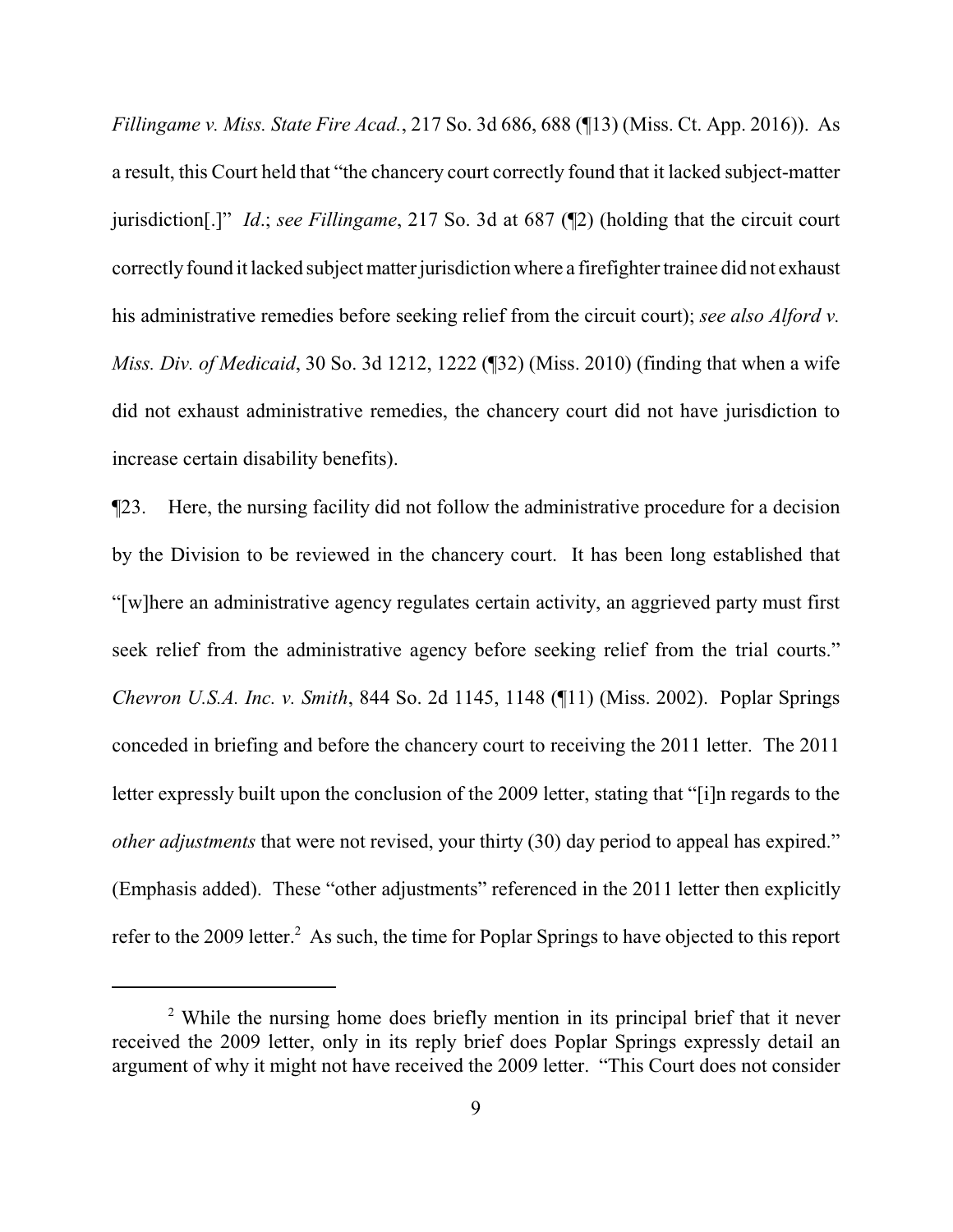would have been in 2011 when it arguably discovered that these "other adjustments" referenced the 2009 letter. The nursing center never appealed either the 2011 Audit Adjustments letter or the 2009 Audit Adjustments letter within the thirty-day time frame. As a result, the findings detailed in those letters are beyond the scope of administrative review. ¶24. The same conclusion was reached in a case including the Mississippi Division of Medicaid before our Supreme Court. *Alford*, 30 So. 3d at 1221 (¶30). There, prior to filing an application for Medicaid, a wife filed a petition in chancery court to increase certain disability benefits on behalf of her husband. *Id*. at 1213 (¶2). The Division of Medicaid contended that the wife never filed an application on behalf of her husband for Medicaid eligibility, and the couple had failed to exhaust their administrative remedies. *Id*. The chancery court found that it lacked the authority to grant relief under the relevant statute prior to the husband and wife exhausting their administrative remedies. *Id*. at 1214 (¶5). The wife appealed. *Id*.

¶25. Relying on Arkansas and Missouri caselaw to render its decision, the Supreme Court held that "where a remedy before an administrative agency is provided, relief must be sought by exhausting this remedy before the courts will act." *Id*. at 1221 (¶29) (internal quotation marks omitted) (quoting *Davis v. Barr*, 250 Miss. 54, 157 So. 2d 505, 507 (1963)).

issues raised for the first time in an appellant's reply brief." *Jenkins v. State*, 283 So. 3d 217, 221 (¶14) (Miss. Ct. App. 2019). In any event, our analysis centers on Poplar Springs' admitted receipt of the 2011 letter, which informed it of the 2009 rate adjustments. As set out amply above, Poplar Springs took no action in 2011 to raise these concerns.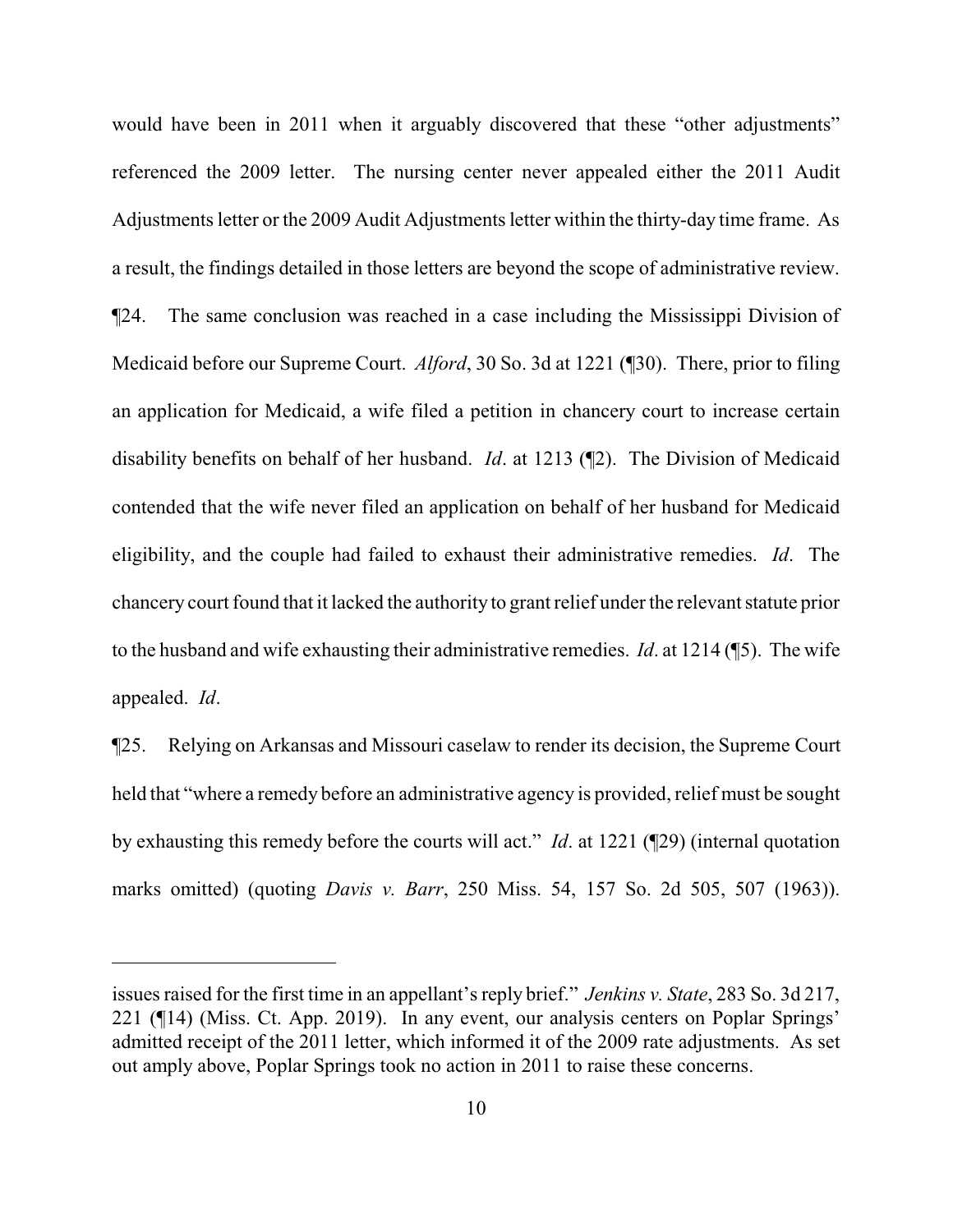Addressing the doctrine of administrative remedies in regard to the issue of jurisdiction, the Court acknowledged that "the courts cannot or will not determine a controversy involving a question which is within the jurisdiction of an administrative tribunal prior to the decision of that question by the administrative tribunal. . . ." *Id*. (quoting *Ill. Cent. R.R. Co. v. M.T. Reed Const. Co.*, 51 So. 2d 573, 575 (Miss. 1951)). Finally, the Supreme Court reiterated the need for administrative exhaustion, stating that the "rule requiring exhaustion of administrative remedies will be applied even though a party contends that the action of the administrative agency is beyond the power and jurisdiction of the agency." *Id*. at (¶30).

¶26. Precedent makes clear that if there is an available remedy at the administrative level, an aggrieved party is required to exhaust its administrative remedies before seeking judicial relief. Poplar Springs had thirty days to seek administrative review after receipt of the letters. It chose not to, and as a result, its time to appeal has passed. It did not take action at either point, and at this late date Poplar Springs cannot complain it was deprived of due process. *See Williams v. Est. of Winding (In re Last Will & Testament of Winding)*, 783 So. 2d 707, 711 (¶15) (Miss. 2001) ("[E]quity aids the vigilant and not those who slumber on their rights."); *see, e.g.*, *Hudnall v. Miss. Dep't of Emp. Sec.*, 324 So. 3d 1201, 1203 (¶11) (Miss. Ct. App. 2021) ("[I]f the notice of appeal is not timely filed, the appellate court simply does not have jurisdiction."); *Arrington v. Miss. State Bd. of Dental Examiners*, 266 So. 3d 627, 630 (¶7) (Miss. 2019) ("[T]o vest the chancery court with appellate jurisdiction, the notice of appeal must be filed within thirty days," and when it was not, there is no jurisdiction);